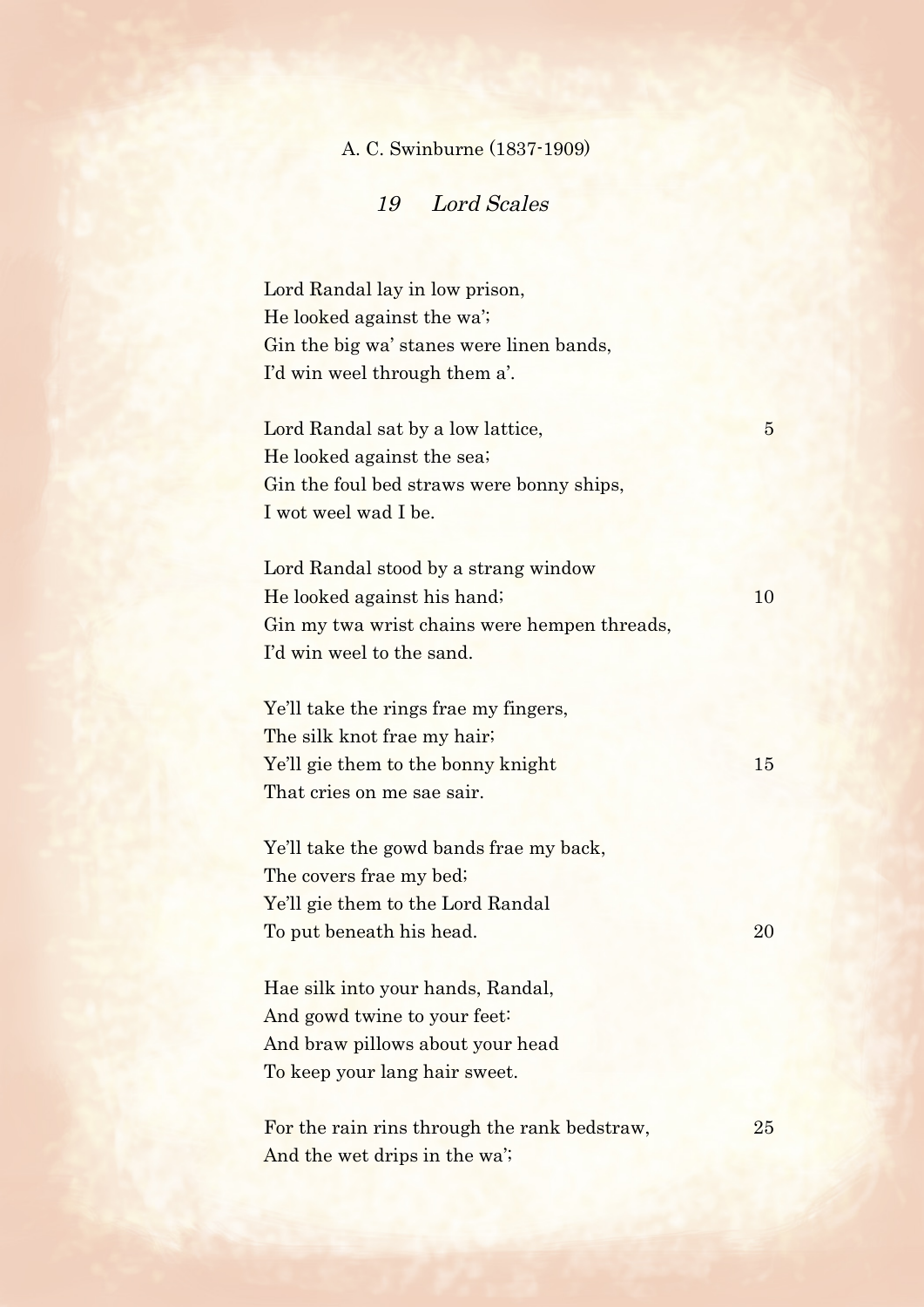And the wee red worms in this prison Wad gar your gowd hair fa'.

I had liefer hae my ain twa hands, And keep my body cold; 30 I had liefer hae my own twa feet Than two sic shoon of gold.

But I had liefer hae my lady's mouth Than the silk and the siller bands; But I had liefer hae her sweet body 35 Than a' the gowd in land.

I had liefer kiss my lady dead Than a live woman should kiss me: I had liefer hae my lady dead Than a fair woman's live body. 40

O ye'se hae twine o' gowd for hemp, And twine o' silk for thread; And ye shall hae her fair body, But no' her body dead.

She's loosed the knot upon his back,  $45$ The knot upon his throat: She's clad him with a suit of samite. And red silk to his coat.

She's washed him well wi' sweet waters, Put spice into his hair; 50 She's set his feet in a narrow side chamber, Upon a sideway stair.

He's ta'en him to her, Lady Helen, Where she sat by a bed, The least cloth upon her body, 55 It was of the noble red.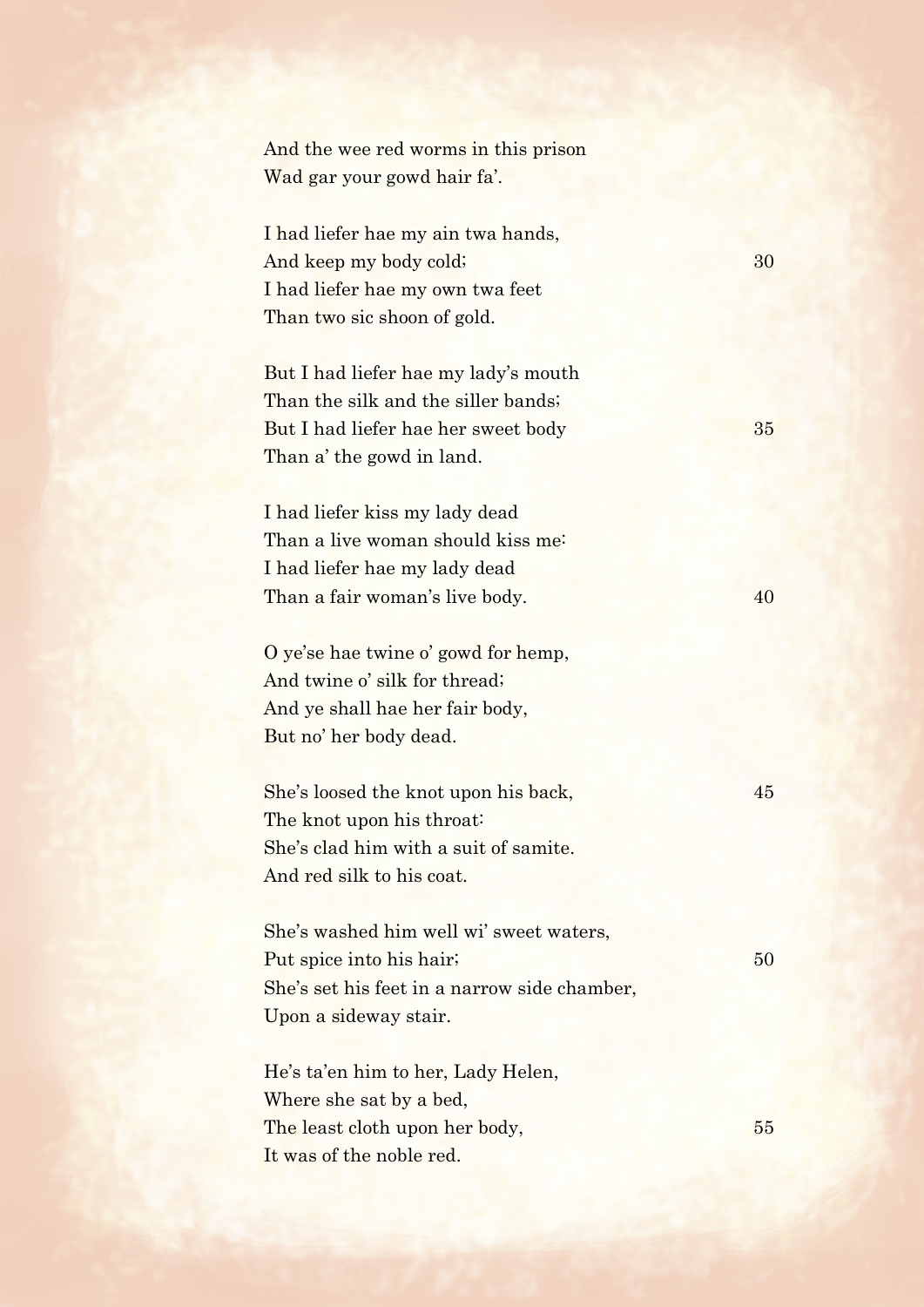The insides of her bed curtains, The gold was gone them through; The outsides of her bed curtains, They were full merry and blue. 60

The silk side of her bed pillows, It was of summer green; The gold was bound in her gold hair, That now should tell them twa between.

O came ye for my lord's land, 65 Or for my lord's fee; Or came ye for my lord's hate, Or yet for love of me?

O gin ye come like a land robber, For soon shall ye hang; 70 But gin ye come like a woman's lover, Full sweetly ye shall gang.

O it was never for no hate, For lord's love nor for fee: But a' the weird that is me on 75 It was a' for your body.

Gin ye set nae scorn by me, Randal, To dree a weird and a pain, It's no Lord Scales my auld husband That shall depart us twain. 80

Gin this be sooth of you, Randal, That ye have good will to play; It's no Lord Scales my auld husband Shall be better of us twey.

For I hae reapers to the land, 85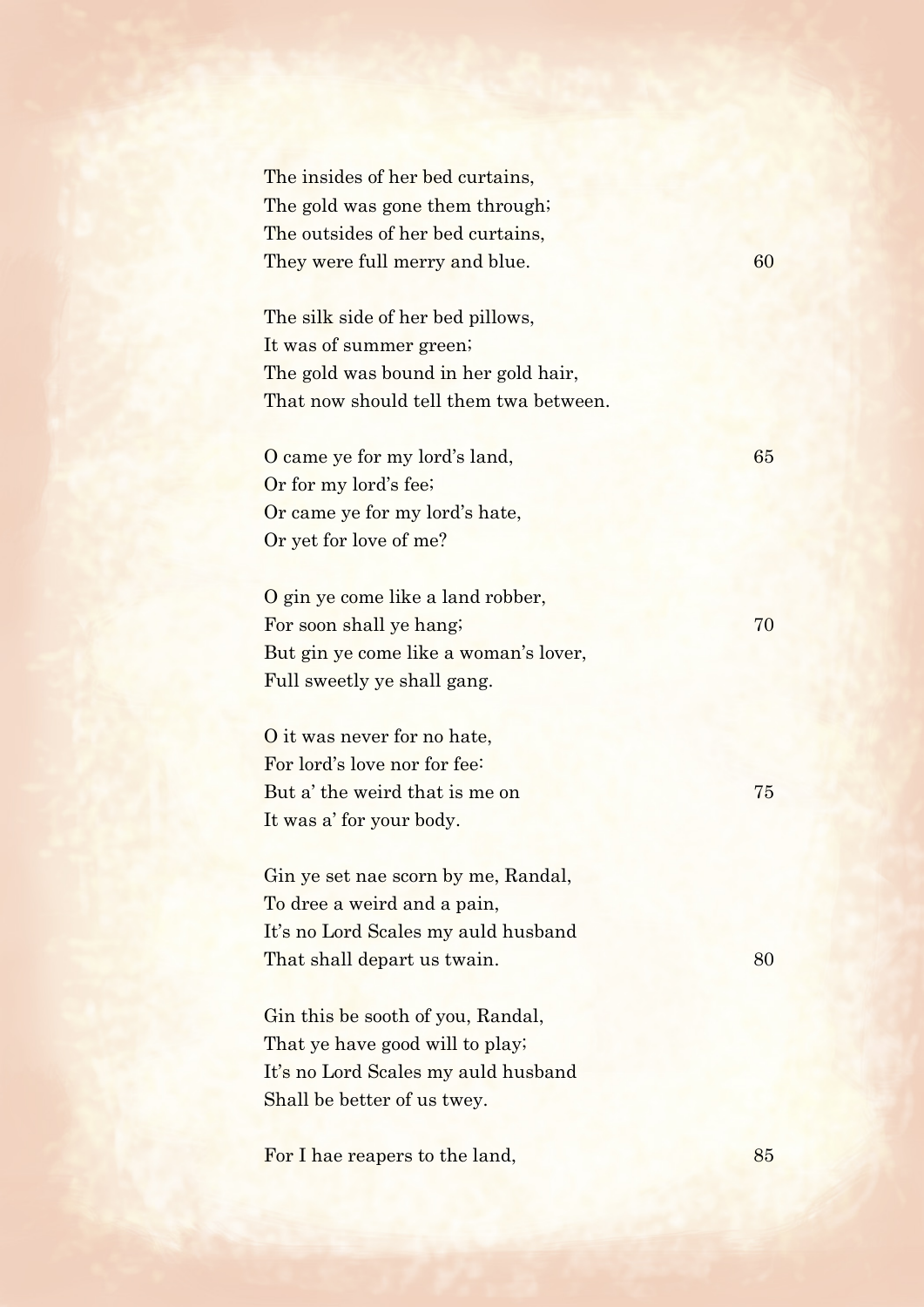| And sailors to the sea;                       |     |
|-----------------------------------------------|-----|
| And I hae maidens to my bower                 |     |
| That wait by three and three;                 |     |
| And it's no Lord Scales my auld husband       |     |
| Shall part my will and me.                    | 90  |
| The first draw rapes upon the ship            |     |
| Between the sea and the sea sand;             |     |
| The neist they lie in the lang corn,          |     |
| Wi' the reaphooks to their hand;              |     |
| And between the lang beds and the wa',        | 95  |
| It's there the maidens stand.                 |     |
|                                               |     |
| She's had him to her bonnie bed,              |     |
| She's laid it warm and wide;                  |     |
| He's clipped that lady by the middle waist,   |     |
| And by the middle side.                       | 100 |
|                                               |     |
| There was neither light nor fire them by,     |     |
| And they twain were set to sleep,             |     |
| When she's turned her chin to the pillow side |     |
| Made her a space to weep.                     |     |
|                                               |     |
| He kissed her on her fair twa breasts,        | 105 |
| And hard upon her chin;                       |     |
| He's kissed her by her white halse-bane       |     |
| The little salt tears fell in.                |     |
| The small tears fell about her face           |     |
| Between her lips and his;                     | 110 |
| From side to side of her gold hair            |     |
| Her face was full sad to kiss.                |     |
|                                               |     |
| Lie down, lie down now, Lady Helen,           |     |
| Lie still into my hand;                       |     |
| I wadna gie ane o' the pillow-beres           | 115 |
| For ten measures of land.                     |     |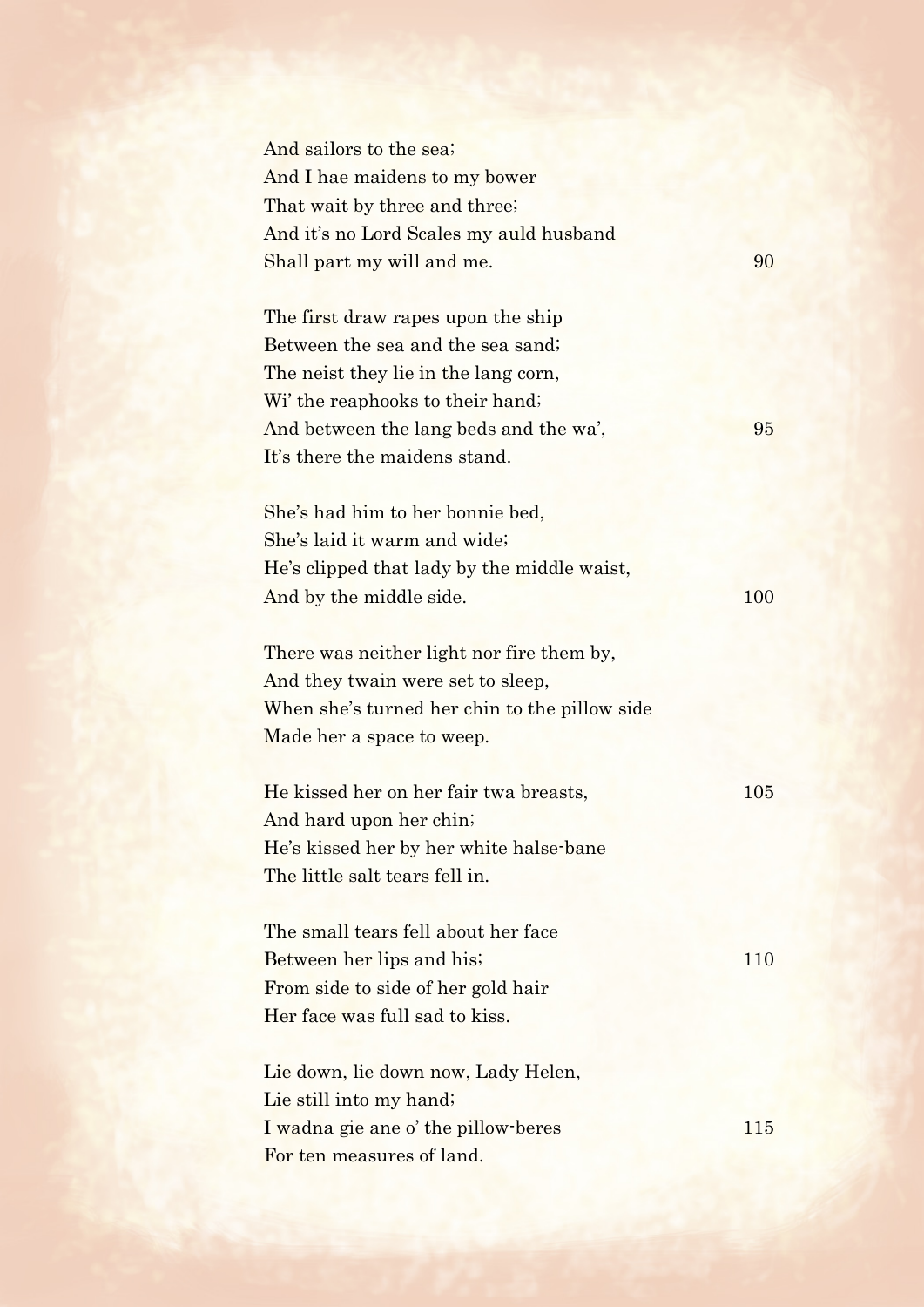| Lie still into my arms, Helen,<br>Betwixen sheet and sheet:<br>I wadna gie ane o' the cods of silk                                               |     |
|--------------------------------------------------------------------------------------------------------------------------------------------------|-----|
| For ten measures of wheat.                                                                                                                       | 120 |
| Lie back into mine arms, Helen,<br>The gold side of the bed;<br>I wadna gie ane o' thy kaims o' lammer<br>For the gold on the queen's head.      |     |
| It's I lie saft the night, Randal,<br>With my head against your face;<br>But gin ye had slept in my stables,<br>It had been the sweeter place.   | 125 |
| It's I lie saft the night, Randal,<br>But ye'll lie hard the morn;<br>For I hear a mouse rin by the straw,<br>And a bird rin by the corn.        | 130 |
| O whatten a bird is that, Helen,<br>I wad fain ken what it ails?<br>It's an auld bird and an ill, Randal,<br>Gin it be no Lord Scales.           | 135 |
| Then in and came her auld husband,<br>I wot a fu' lean bird was he;<br>It's wake ye or sleep ye now, madame,<br>Ye'se gar mak room for me.       | 140 |
| O are ye sick the night, Lord Scales,<br>In the head or else the side?<br>Or are ye fain to sleep, Lord Scales,<br>For the fear ye have to ride? |     |
| Randal's taen out her girdle knife,                                                                                                              | 145 |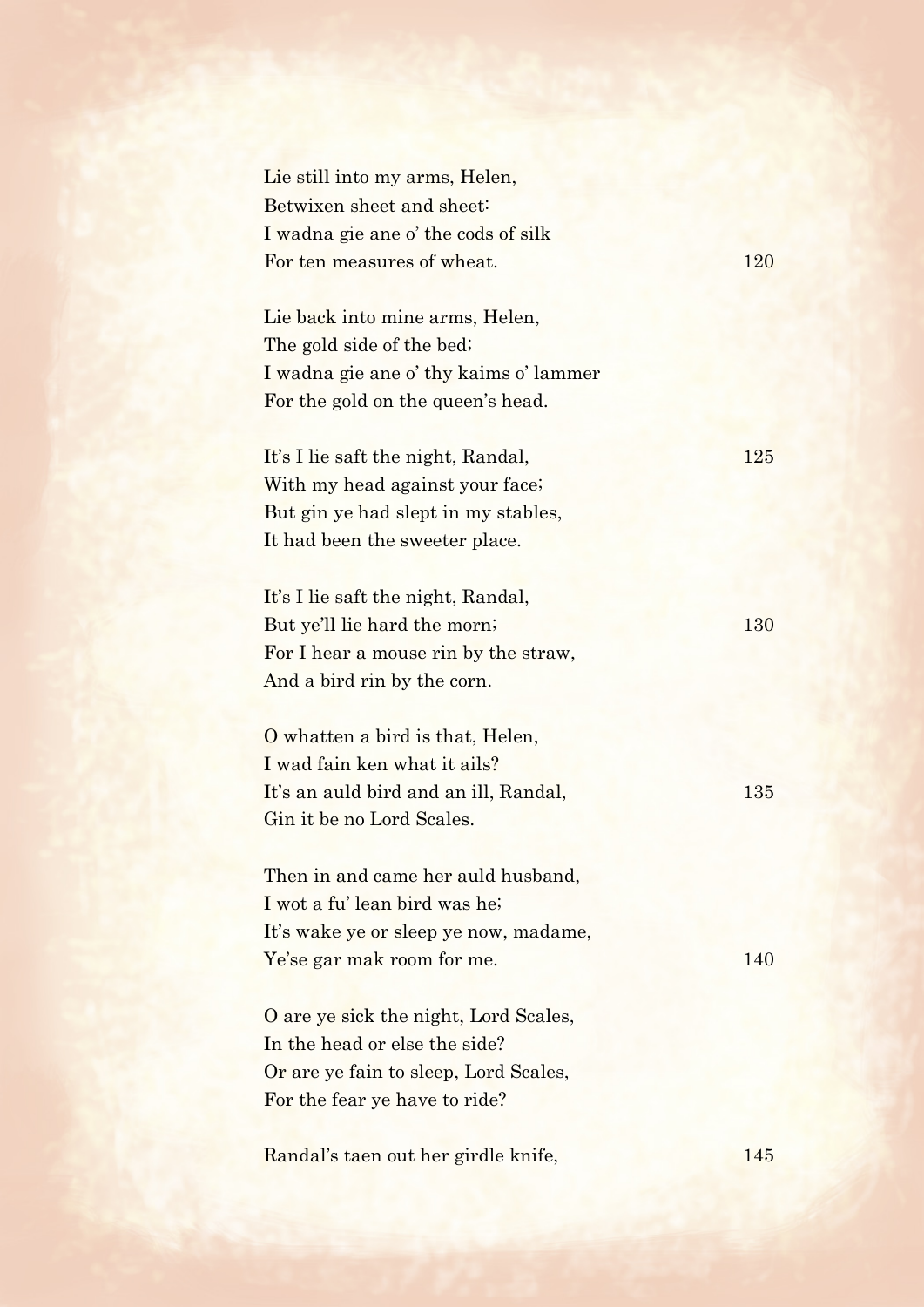| He's stricken him amang his e'en;<br>It was mair for the lady's love<br>Than it was for his proper teen.                                                    |     |
|-------------------------------------------------------------------------------------------------------------------------------------------------------------|-----|
| Out came a' her bower maidens,<br>In their night smocks and night vails;<br>It was a' for sorrow of their lady,<br>It was naething for Lord Scales.         | 150 |
| Out came a' her bower maidens,<br>In their sma' coats green and white;<br>With a red rose wrought for the left breast,<br>And a rose wrought for the right. | 155 |
| Lord Scales had on a goodly coat,<br>It was a' bound wi' steel thickly;<br>Lord Randal had but a little shirt<br>Between the wind and his body.             | 160 |
| The first good straik Lord Randal strak,<br>The red blood sprang upon his face;<br>It was mair for his lady's love<br>Than it was for her lord's grace.     |     |
| The neist good straik Lord Randal strak,<br>The bright blood sprang upon his nails;<br>It was mair for love of Lady Helen<br>Than pity of Lord Scales.      | 165 |
| Lord Scales he strak a fu' straight straik,<br>But Randal strak a sair;<br>Lord Scales had a little joy of it,<br>But Lady Helen had mair.                  | 170 |
| Gar set my ships into the sea<br>And my hooks into the corn;<br>For gin I have lost a man the night,                                                        | 175 |